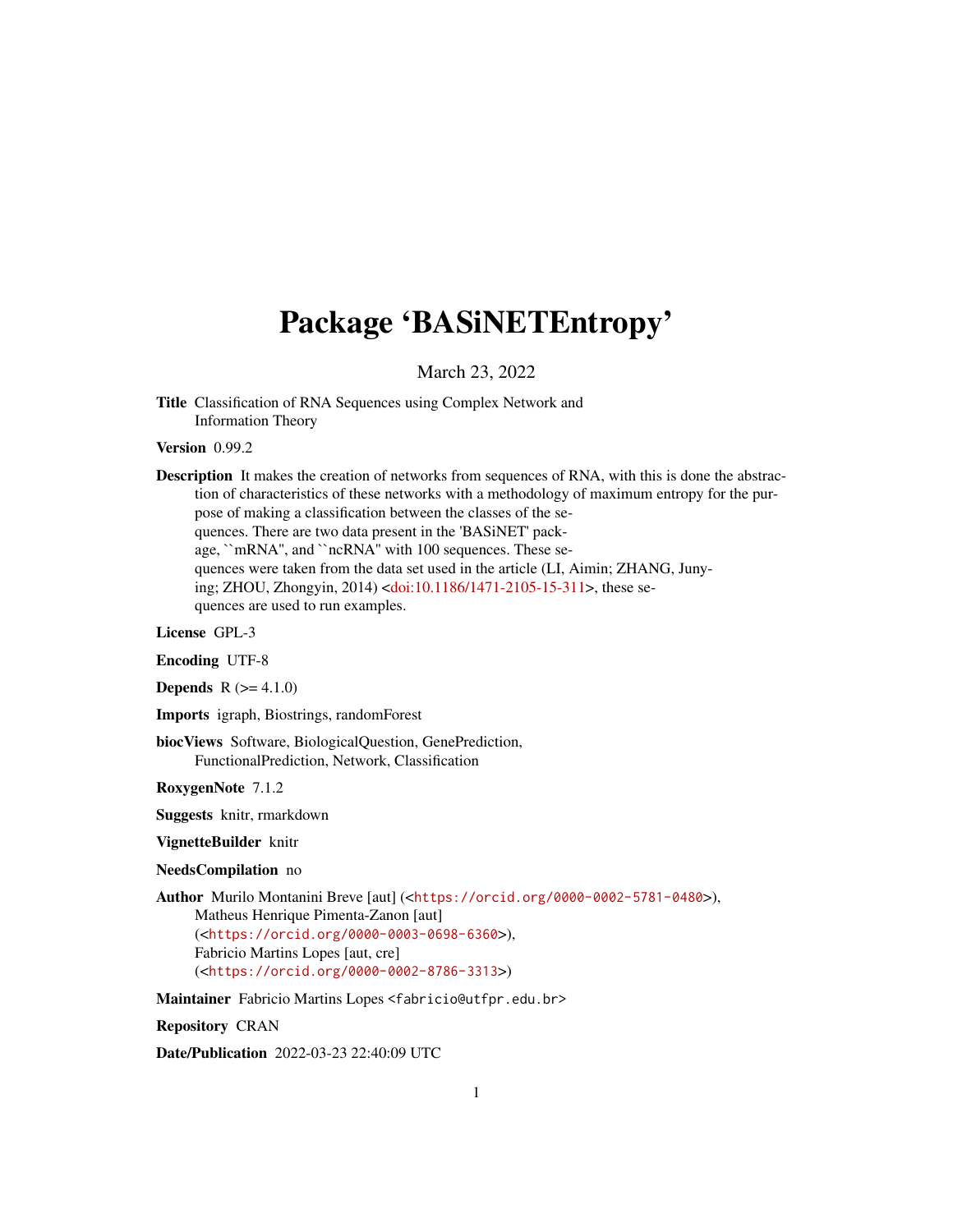### <span id="page-1-0"></span>R topics documented:

|       | selecting Edges $\ldots \ldots \ldots \ldots \ldots \ldots \ldots \ldots \ldots \ldots \ldots \ldots \ldots$ |  |
|-------|--------------------------------------------------------------------------------------------------------------|--|
|       |                                                                                                              |  |
| Index |                                                                                                              |  |

classify *Performs the classification methodology using complex network and entropy theories*

#### Description

Given three or two distinct data sets, one of mRNA, one of lncRNA and one of sncRNA. The classification of the data is done from the structure of the networks formed by the sequences, that is filtered by an entropy methodology. After this is done, the classification starts.

#### Usage

```
classify(
  mRNA,
  lncRNA,
  sncRNA = NULL,
  trainingResult,
  save_dataframe = NULL,
  save_model = NULL
\mathcal{L}
```
#### Arguments

| mRNA       | Directory where the file .FASTA lies with the mRNA sequences                                                                                 |
|------------|----------------------------------------------------------------------------------------------------------------------------------------------|
| lncRNA     | Directory where the file .FASTA lies with the lncRNA sequences                                                                               |
| sncRNA     | Directory where the file .FASTA lies with the sncRNA sequences (optional)                                                                    |
|            | training Result The result of the training, (three or two matrices)                                                                          |
|            | save_dataframe save when set, this parameter saves a .csv file with the features in the current<br>directory. No file is created by default. |
| save model | save when set, this parameter saves a rds file with the model in the current<br>directory. No file is created by default.                    |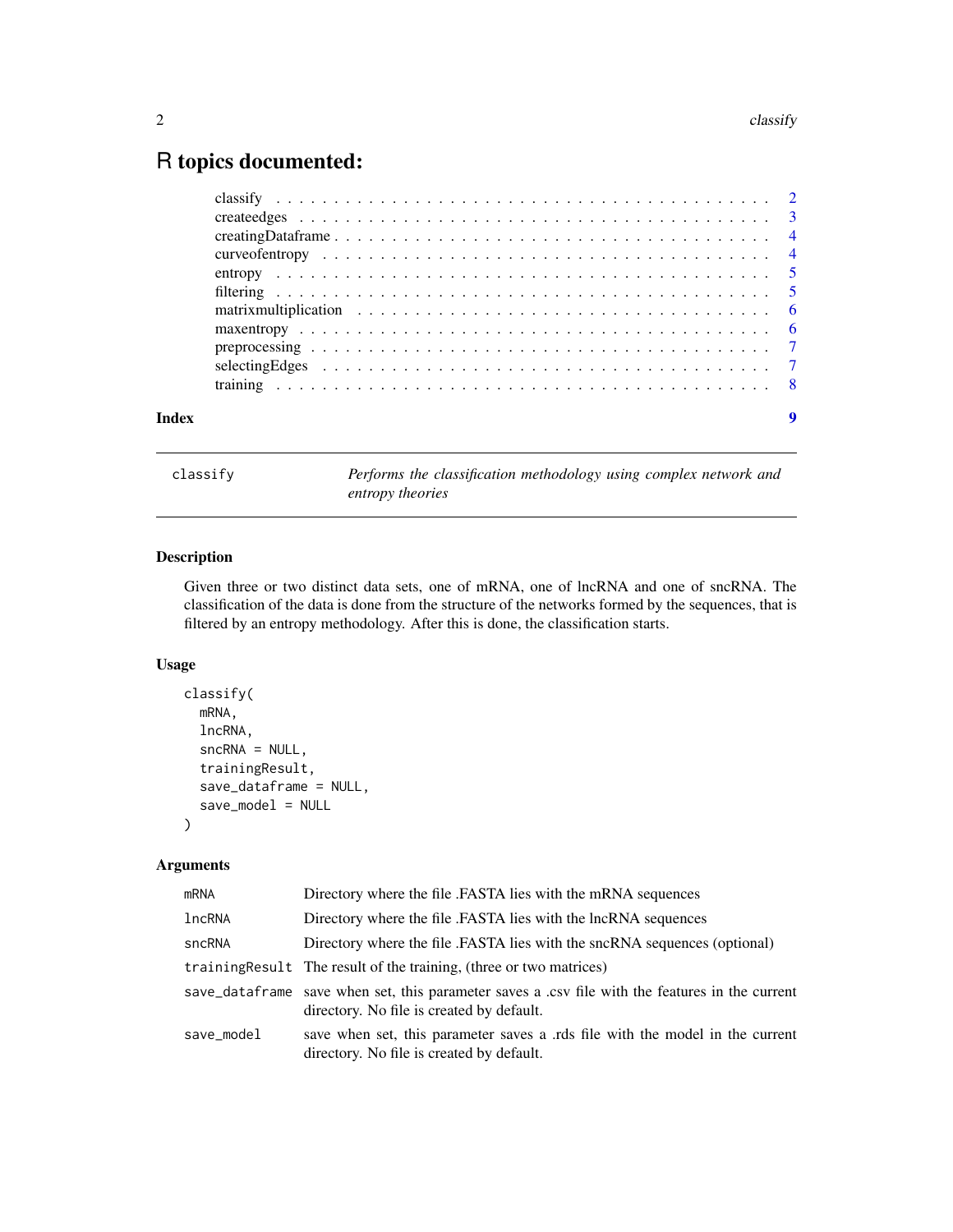#### <span id="page-2-0"></span>createedges 3

#### Value

Results

#### Author(s)

Murilo Montanini Breve

#### Examples

```
library(BASiNETEntropy)
arqSeqMRNA <- system.file("extdata", "mRNA.fasta",package = "BASiNETEntropy")
arqSeqLNCRNA <- system.file("extdata", "ncRNA.fasta", package = "BASiNETEntropy")
load(system.file("extdata", "trainingResult.RData", package = "BASiNETEntropy"))
r_classify <- classify(mRNA=arqSeqMRNA, lncRNA=arqSeqLNCRNA, trainingResult = trainingResult)
```
createedges *Creates an untargeted graph from a biological sequence*

#### Description

A function that from a biological sequence generates a graph not addressed having as words vertices, this being able to have its size parameter set by the' word 'parameter. The connections between words depend of the' step 'parameter that indicates the next connection to be formed

#### Usage

```
createedges(sequence, word = 3, step = 1)
```
#### Arguments

| sequence | It is a vector that represents the sequence                                                      |
|----------|--------------------------------------------------------------------------------------------------|
| word     | This integer parameter decides the size of the word that will be formed                          |
| step     | It is the integer parameter that decides the step that will be taken to make a new<br>connection |

#### Value

Returns the array used to creates the edge list

#### Author(s)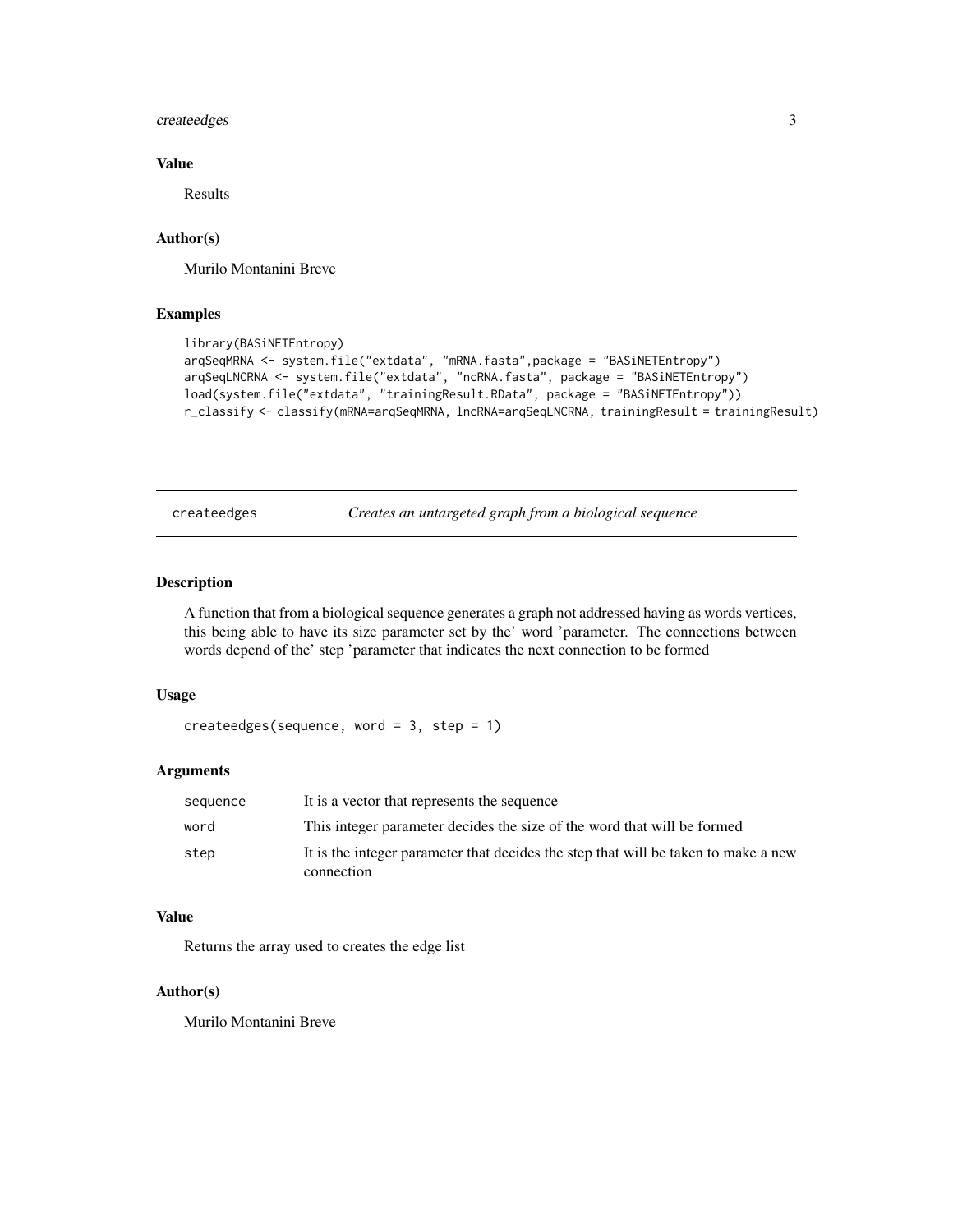<span id="page-3-0"></span>

#### Description

A function that from the complex network topological measures create the feature matrix.

#### Usage

creatingDataframe(measures, tamM, tamLNC, tamSNC)

#### Arguments

| measures | The complex network topological measures |
|----------|------------------------------------------|
| tamM     | mRNA sequence size                       |
| tamLNC   | lncRNA sequence size                     |
| tamSNC   | snRNA sequence size                      |

#### Value

Returns the feature matrix in scale 0-1

#### Author(s)

Murilo Montanini Breve

curveofentropy *Creates an entropy curve*

#### Description

A function that from the entropy measures and threshold creates an entropy curve.

#### Usage

```
curveofentropy(H, threshold)
```
#### Arguments

| H         | The 'training' return for the entropy measures |
|-----------|------------------------------------------------|
| threshold | The 'training' return for the threshold        |

#### Value

Returns a entropy curve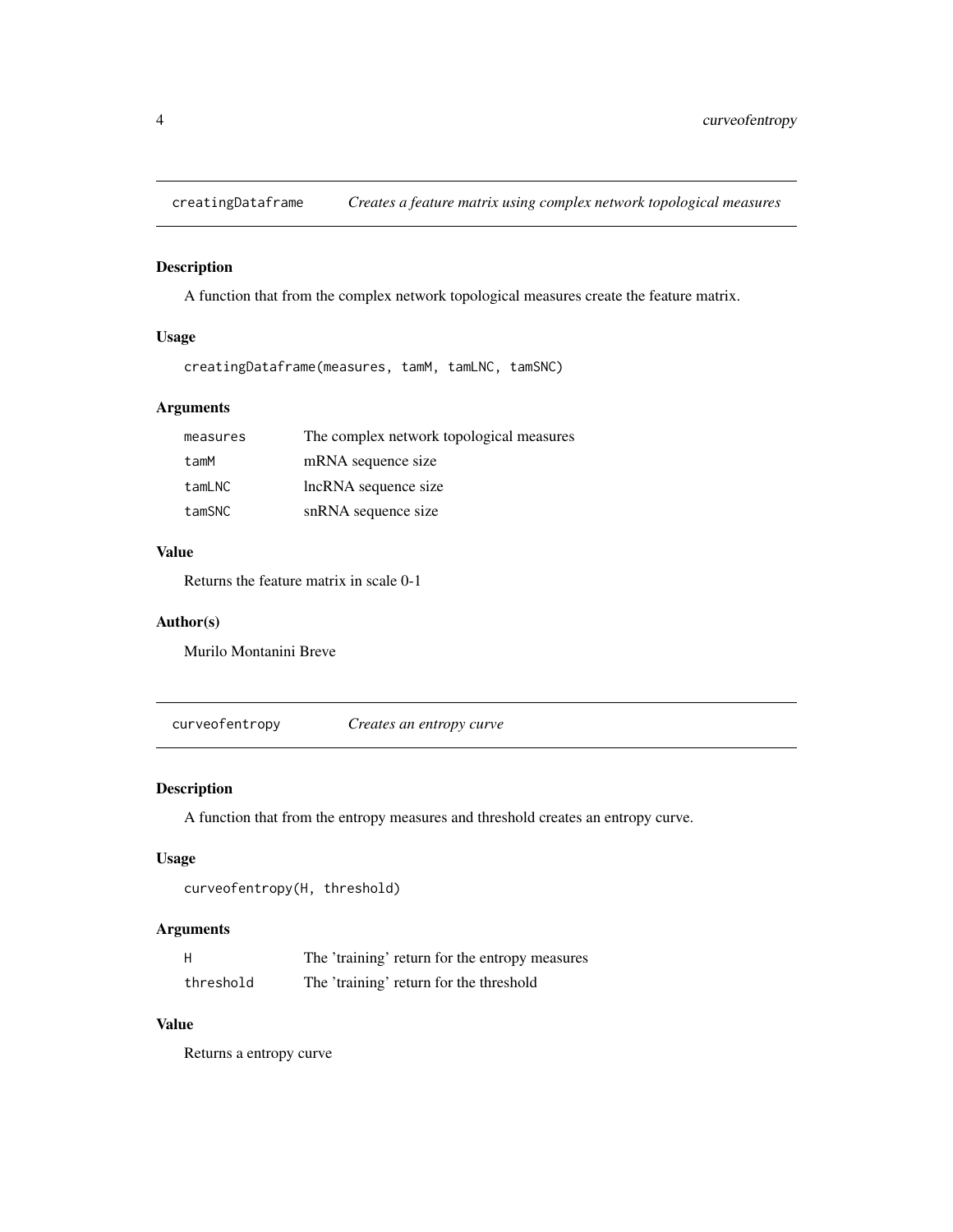#### <span id="page-4-0"></span>entropy 5

#### Author(s)

Murilo Montanini Breve

entropy *Calculates the entropy* Description A function that calculates the entropy Usage entropy(x) Arguments x The probabilities P0 and P1 Value Returns the entropy Author(s) Murilo Montanini Breve filtering *Filters the edges*

#### Description

A function that filters the edges after the maximum entropy is obtained

#### Usage

filtering(edgestoselect, edgestofilter)

#### Arguments

edgestoselect The selected edges edgestofilter The edges used to filter

#### Value

Returns the filtered edges

#### Author(s)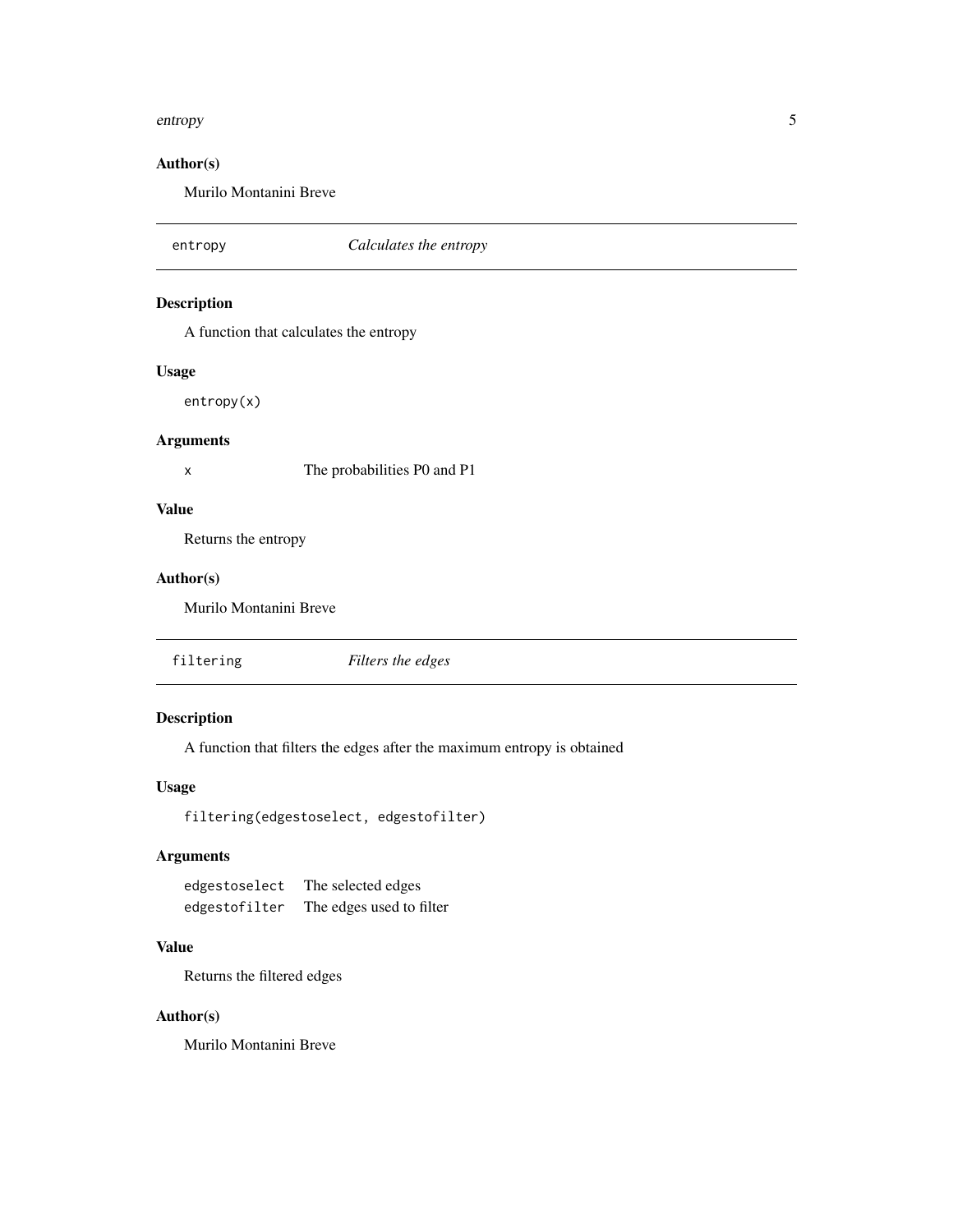#### <span id="page-5-0"></span>Description

A function that compares the matrices 'trainingResult' and the adjacency matrix to produce a filtered adjacency matrix.

#### Usage

```
matrixmultiplication(data, histodata)
```
#### Arguments

| data      | Adjacency matrix      |
|-----------|-----------------------|
| histodata | 'trainingResult' data |

#### Value

Returns the filtered adjacency matrix

#### Author(s)

Murilo Montanini Breve

maxentropy *Calculates the maximum entropy*

#### Description

A function that calculates the maximum entropy

#### Usage

```
maxentropy(histogram)
```
#### Arguments

histogram The histogram (used in 'training' function)

#### Value

Returns the maximum entropy

#### Author(s)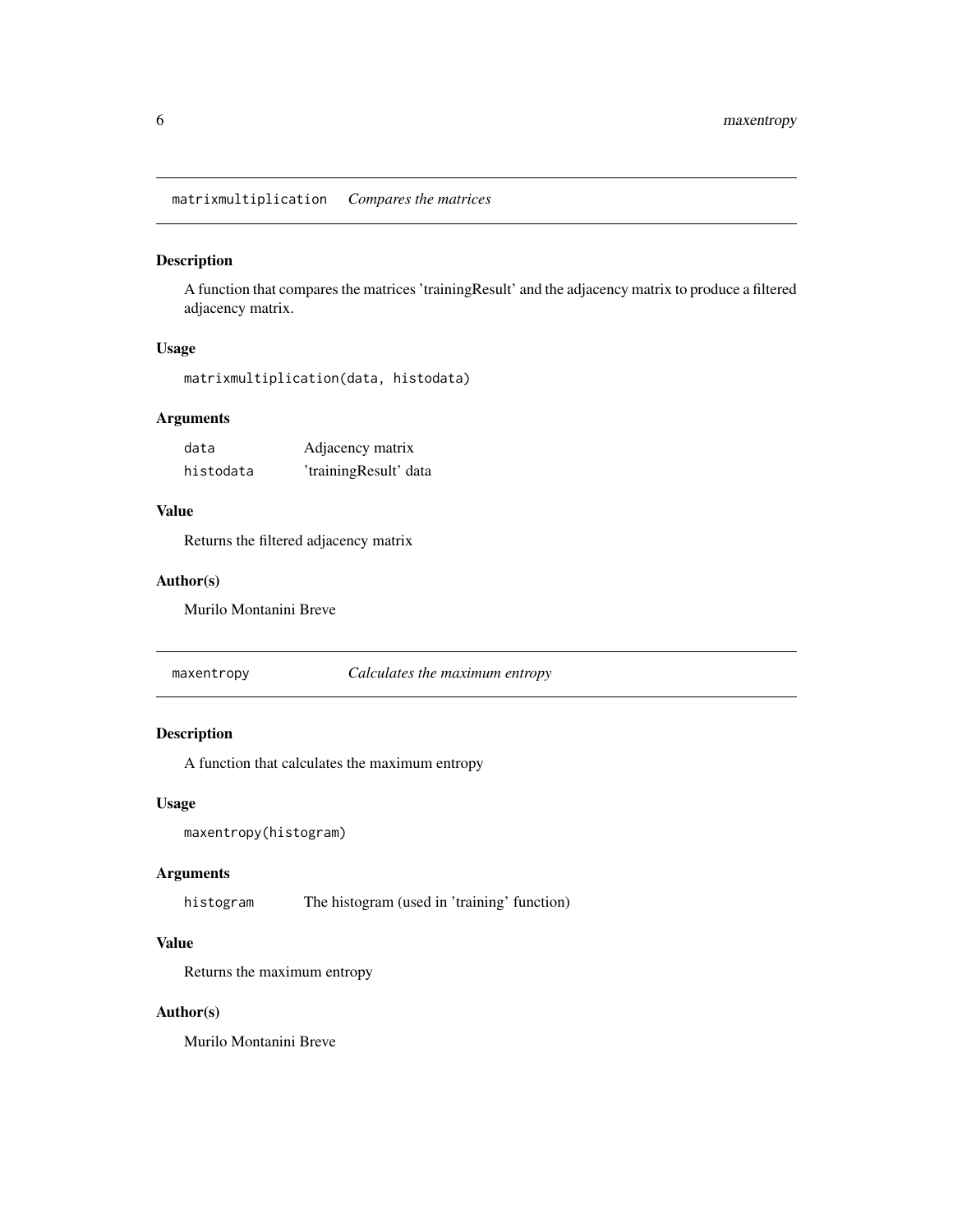<span id="page-6-0"></span>

#### Description

Given the results the data is rescaled for values between 0 and 1, so that the length of the sequences does not influence the results. The rescaling of the sequences are made separately

#### Usage

preprocessing(datah, tamM, tamLNC, tamSNC)

#### Arguments

| datah  | Array with results numerics        |
|--------|------------------------------------|
| tamM   | Integer number of mRNA sequences   |
| tamLNC | Integer number of lncRNA sequences |
| tamSNC | Integer number of sncRNA sequences |

#### Value

Returns the array with the rescaled values

#### Author(s)

Murilo Montanini Breve

selectingEdges *Selects the edges of the adjacency matrix*

#### Description

A function that selects the edges of the adjacency matrix

#### Usage

selectingEdges(MAX, data)

#### Arguments

| MAX  | The maximum entropy  |
|------|----------------------|
| data | The adjacency matrix |

#### Value

Returns the selected edges of the adjacency matrix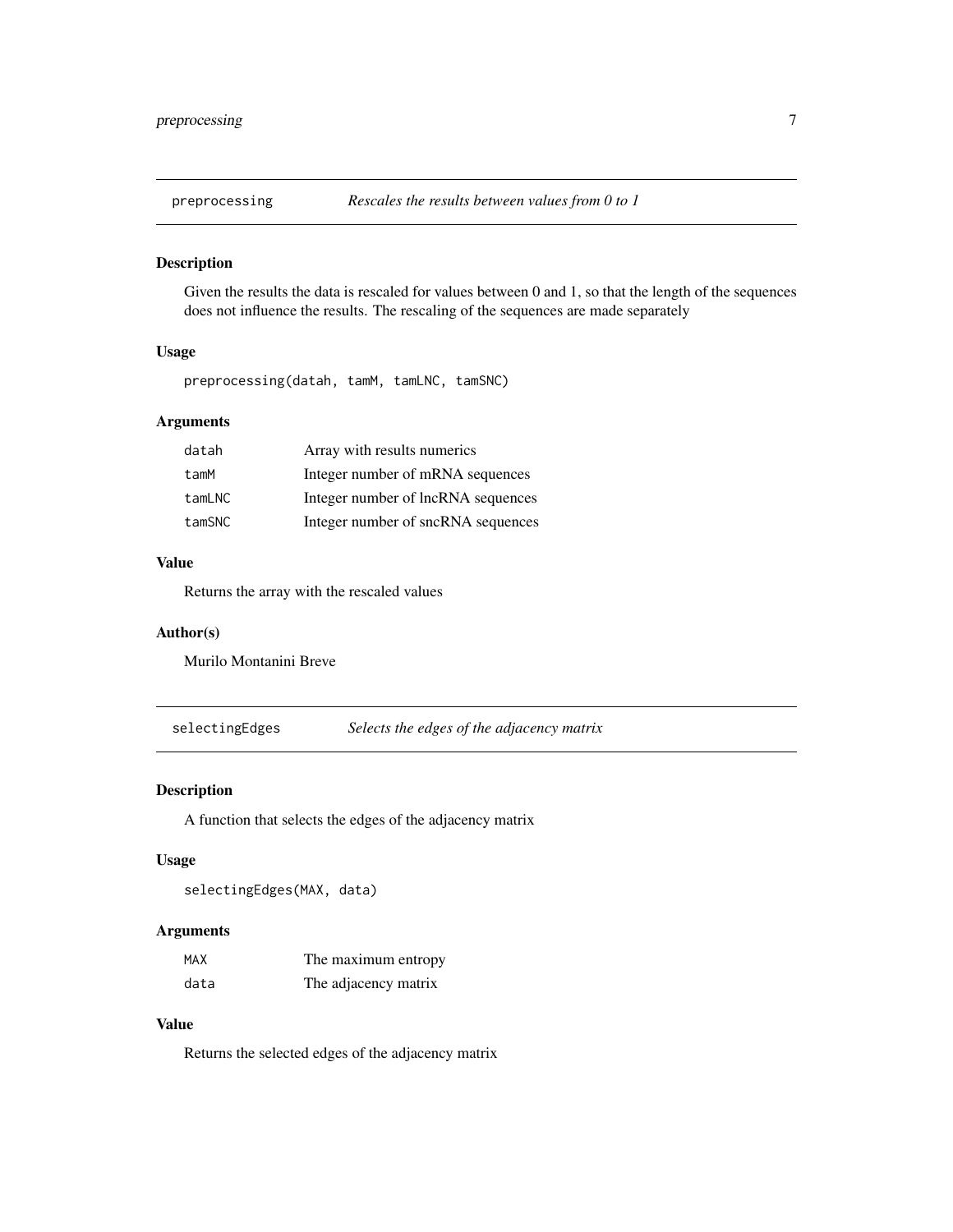<span id="page-7-0"></span>8 training the state of the state of the state of the state of the state of the state of the state of the state of the state of the state of the state of the state of the state of the state of the state of the state of the

#### Author(s)

Murilo Montanini Breve

training *Trains the algorithm to select the edges that maximize the entropy*

#### Description

A function that trains the algorithm to select the edges that maximize the entropy

#### Usage

```
training(mRNA, lncRNA, sncRNA = NULL)
```
#### Arguments

| <b>mRNA</b> | Directory where the file .FASTA lies with the mRNA sequences              |
|-------------|---------------------------------------------------------------------------|
| lncRNA      | Directory where the file .FASTA lies with the lncRNA sequences            |
| sncRNA      | Directory where the file .FASTA lies with the sncRNA sequences (optional) |

#### Value

Returns the edge lists and the 'curveofentropy' function inputs

#### Author(s)